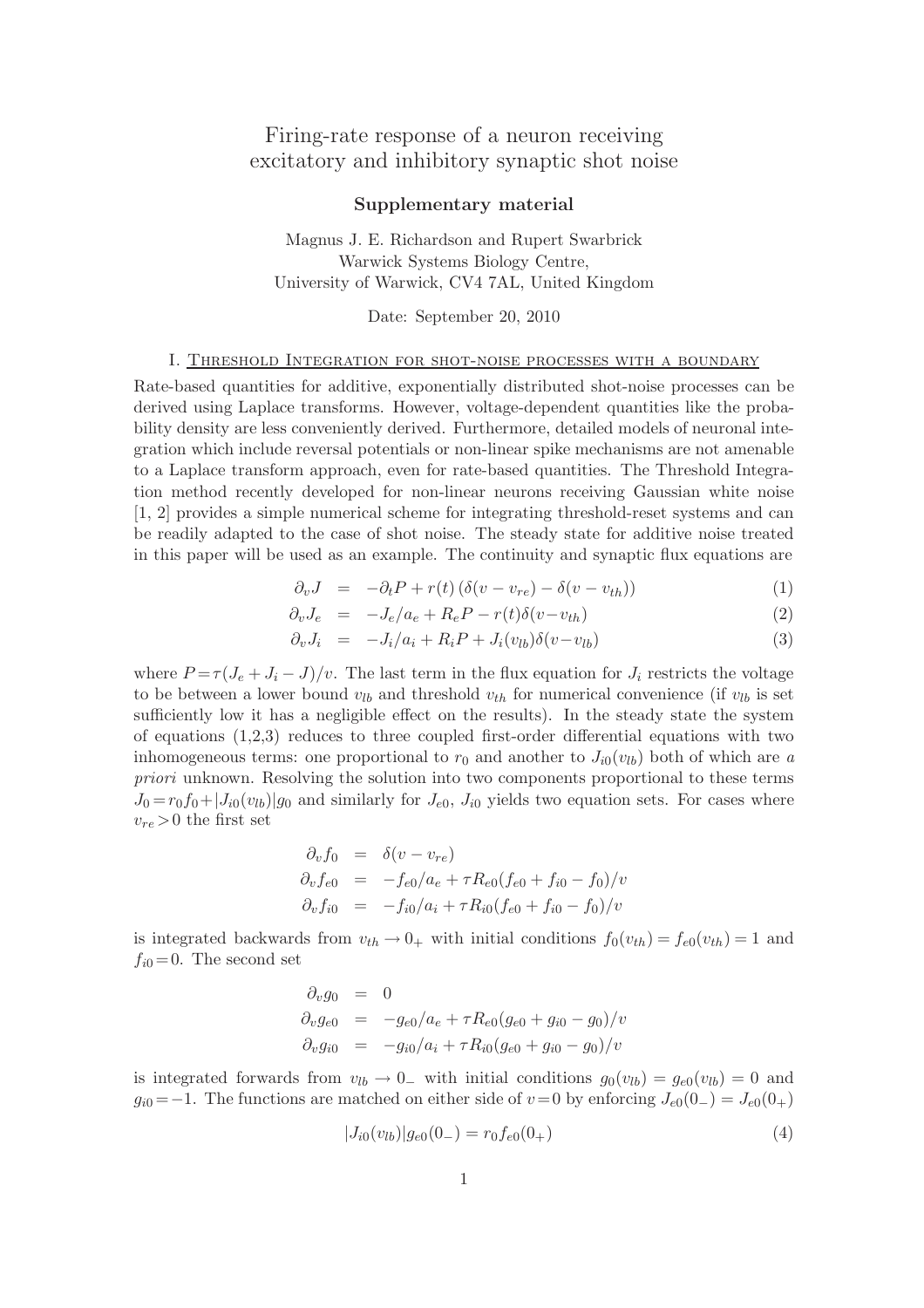

Figure 1: Generalized amplitude distributions: steady-state firing rate as a function of the synaptic rate. The inset shows the three example distributions (one is a single exponential  $\alpha_e^{(2)} = 0$  for comparison). For each distribution the parameters (marked on the figure) have been chosen so that the average synaptic amplitude is 1mV, leading (in this case) to similar steady-state firing-rate profiles despite the different underlying amplitude distributions. Other parameters were  $\tau = 20$ ms,  $v_{re} = 5$ mV and  $v_{th} = 10$ mV.

which is rearranged to yield  $|J_{i0}(v_{lb})|/r_0 = f_{e0}(0_{+})/g_{e0}(0_{-})$ . Normalization of the probability density  $P_0 = \tau (J_{e0} + J_{i0} - J_0)/v$  is then used to extract  $r_0$ 

$$
\frac{1}{\tau r_0} = \int_{v_{lb}}^{v_{th}} \frac{dv}{v} \left( (f_{e0} + f_{i0} - f_0) + \frac{|J_{i0}(v_{lb})|}{r_0} (g_{e0} + g_{i0} - g_0) \right) \tag{5}
$$

and consequently  $J_{i0}(v_{lb})$  to give the steady-state probability density and fluxes. It is straightforward to generalize the above for cases where  $v_{re} < 0$ .

#### II. Generalized amplitude distributions

The framework developed for shot-noise processes with a single exponential amplitude distribution generalizes readily to distributions that can be written as sums of exponentials

$$
A(a) = \sum_{m} \alpha^{(m)} \exp(-a/a^{(m)})/a^{(m)}
$$
(6)

for  $A_e(a)$  or  $A_i(a)$ . The prefactors  $\alpha^{(m)}$  may be positive or negative as long as the distribution is always positive and the normalization is chosen so that  $\sum_m \alpha^{(m)} = 1$ . A full description of the analytical solution for the generalized case, which can be obtained straightforwardly using the Laplace-transform approach, is beyond the scope of this Letter. However, we provide (using the numerical Threshold Integration method) an example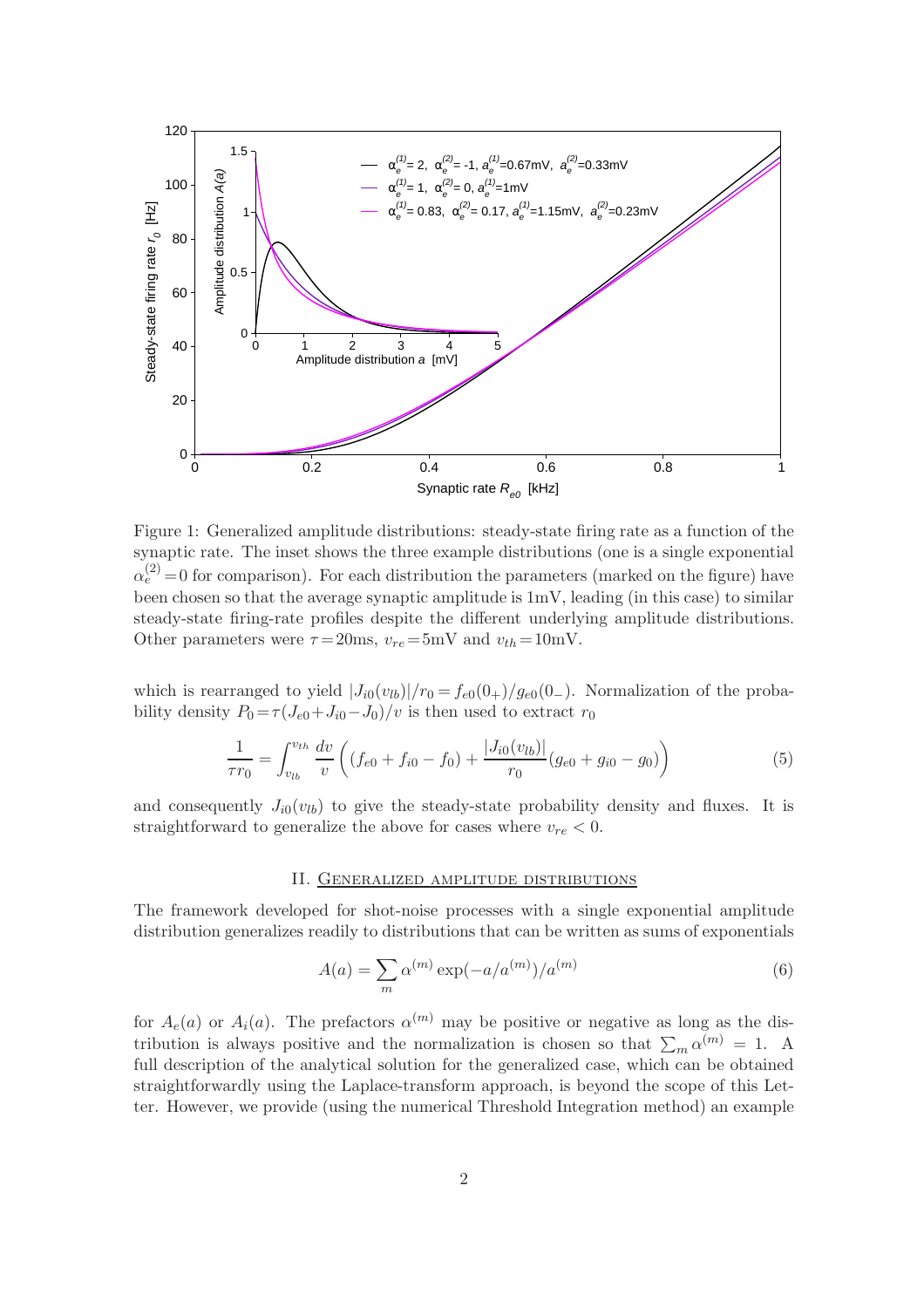case: the two-component excitatory process. The equations to be solved are

$$
\partial_v J_0 = (r_0^{(1)} + r_0^{(2)}) (\delta(v - v_{re}) - \delta(v - v_{th})) \tag{7}
$$

$$
\partial_v J_{e0}^{(1)} + J_{e0}^{(1)}/a_e^{(1)} = R_{e0}^{(1)}P_0 - r_0^{(1)}\delta(v - v_{th})
$$
\n(8)

$$
\partial_v J_{e0}^{(2)} + J_{e0}^{(2)}/a_e^{(2)} = R_{e0}^{(2)}P_0 - r_0^{(2)}\delta(v - v_{th})
$$
\n(9)

$$
J_0 = J_{e0}^{(1)} + J_{e0}^{(2)} - vP_0/\tau
$$
\n(10)

where  $R_{e0}^{(1,2)} = \alpha_e^{(1,2)} R_{e0}$  where  $R_{e0}$  is the total excitatory synaptic rate and  $r_0^{(1)}$  $_{0}^{(1)}$  and  $r_{0}^{(2)}$  $\boldsymbol{0}$ are the contributions of each component to the total steady-state rate  $r_0 = r_0^{(1)} + r_0^{(2)}$  $\int_{0}^{(2)}$ Note that the signs of  $r_0^{(1,2)}$  depend on those of  $\alpha_e^{(1,2)}$ . The solutions of equations (7-10) are linear in each component's contribution to the firing rate and so must be of the form  $J_0(r_0^{(1)}$  $\binom{10}{}$ ,  $r_0^{(2)}$  $v_0^{(2)}$  =  $r_0^{(1)}J_0(1,0) + r_0^{(2)}J_0(0,1)$  and similarly for  $J_{e0}^{(1)}$  $I_{e0}^{(1)},\,J_{e0}^{(2)}$  $P_{e0}^{(2)}$  and  $P_0$ . The solutions for the case  $(1,0)$  are found using the Threshold Integration method, integrating from  $v_{th}$ backwards to 0, and similarly for the case  $(0, 1)$ . The unknown rate components can then be found from the normalization and zero-flux requirement at the origin  $J_e^{(1)}|_{v=0} = 0$  (or equivalently  $J_e^{(2)}|_{v=0} = 0$  via Eq. 7)

$$
1 = r_0^{(1)} \int_0^{v_{th}} P_0(1,0) dv + r_0^{(2)} \int_0^{v_{th}} P_0(0,1) dv \qquad (11)
$$

$$
0 = r_0^{(1)} J_e^{(1)}(1,0)|_{v=0} + r_0^{(2)} J_e^{(1)}(0,1)|_{v=0} = 0
$$
\n(12)

where it is assumed that a case  $v_{re} > 0$  is being considered. Example solutions for the steady-state rate for two-component distributions are shown in figure 1.

#### III. Spike-train spectrum for a neuron driven by synaptic shot noise

The first-passage-time density for two-sided additive shot noise has recently been derived in the mathematics literature [3]. The closely related spike-train spectrum (STS) will now be derived here using the framework developed for the firing-rate response. The STS is the Fourier transform of the autocorrelation  $C(T)$  of the spike train  $S(t) = \sum_k \delta(t-t_k)$ where  $\{t_k\}$  are the spike times of the neuron:

$$
C(T) = \langle S(t)S(t+T) \rangle = r_0 \left( \delta(T) + \varrho(T) \right) \tag{13}
$$

and where  $\rho(t)$  is the spike rate at time t given a spike at  $t = 0$ . Its Fourier transform is therefore  $\hat{C}(\omega) = r_0 (1 + 2\Re\hat{\varrho}(\omega))$ . The continuity equation for this case is

$$
\frac{\partial P}{\partial t} + \frac{\partial J}{\partial v} = \varrho(t) \left( \delta(v - v_{re}) - \delta(v - v_{th}) \right) + \delta(t) \delta(v - v_{re}) \tag{14}
$$

and the excitatory flux equation is  $\partial_v J_e + J_e/a_e = R_e P - \varrho(t)\delta(v - v_{th})$ . The inhibitory flux equation and total flux  $J = J_e + J_i - vP/\tau$  are unchanged from those given in the paper. Fourier transforms in time and a bilateral Laplace transforms in voltage  $\phi(s, \omega)$  =  $\int_{-\infty}^{\infty} dt e^{-i\omega t} \int_{-\infty}^{\infty} dv e^{sv} \phi(v, t)$  are performed on these equations and substitution for the transformed fluxes yields an equation for the transformed density  $\tilde{P}$ 

$$
\frac{d\widetilde{P}}{ds} = \left(\frac{a_e \tau R_{e0}}{1 - a_e s} + \frac{a_i \tau R_{i0}}{1 - a_i s} - \frac{i\omega \tau}{s}\right) \widetilde{P} + \frac{e^{s v_{re}} \tau}{s} - \frac{\tau \hat{\varrho}}{s} \left(\frac{e^{s v_{th}}}{1 - a_e s} - e^{s v_{re}}\right). \tag{15}
$$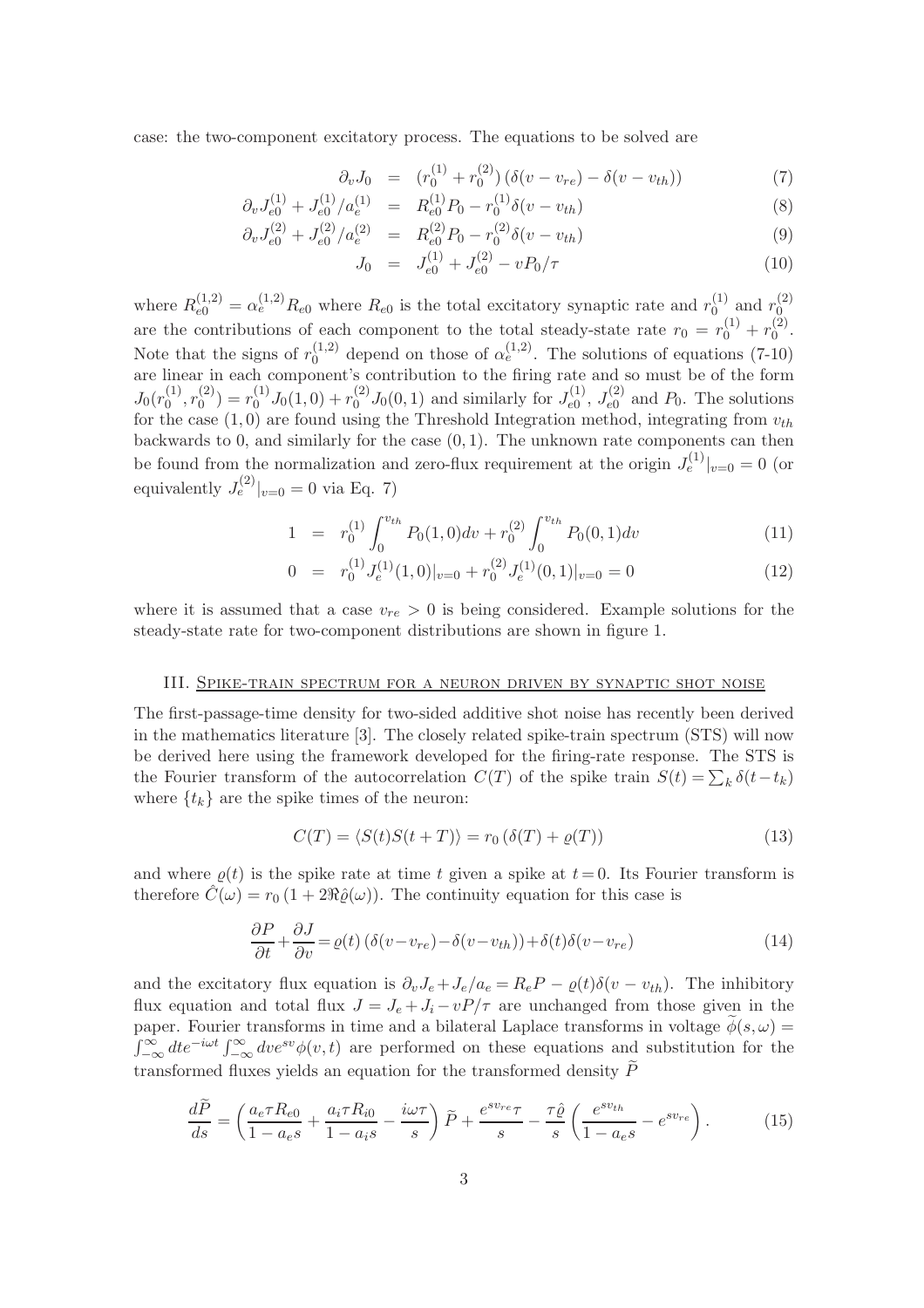

Figure 2: (A) Spike-train spectrum and (B) first-passage-time density [3] for a neuron receiving synaptic shot noise. The color scheme is the same as that used in the paper with the diffusion approximation in black.

From the initial conditions  $\widetilde{P}(s=0,\omega) = \pi \delta(\omega) + 1/i\omega$  and hence  $\widetilde{P}(s,\omega) - 1/i\omega \to 0$  in the limit  $s \to 0$  (for non zero frequency). With this in mind, equation (15) is solved for  $\widetilde{P}(s,\omega)-1/i\omega$  and integrated from 0 to  $1/a_e$  so that terms featuring  $\widetilde{P}$  vanish. After some rearranging, the Fourier transform of the spike-triggered rate can be written

$$
\hat{\varrho}(\omega) = \frac{\int_0^{1/a_e} ds s^{i\omega \tau} \frac{d}{ds} \left[ \frac{1}{Z_0(s)} e^{s v_{re}} \right]}{\int_0^{1/a_e} ds s^{i\omega \tau} \frac{d}{ds} \left[ \frac{1}{Z_0(s)} \left( \frac{e^{s v_{th}}}{1 - a_e s} - e^{s v_{re}} \right) \right]}
$$
(16)

for  $\omega \neq 0$  where additionally  $\hat{\rho}(\omega=0)=r_0\pi\delta(\omega)$ . It should be noted that this compact form involves a final partial-integration step for the integral in the denominator that is valid only for the biophysically interesting case where  $R_{e0}\tau > 1$ . The spike-train spectra for cases i, ii and iii treated in the paper are plotted in figure 2A. The result (16) is closely related to the Fourier transform of the first-passage-time density  $f(t)$  [3] via  $\hat{f} = \hat{\rho}/(1+\hat{\rho})$ . The numerical inverse-transforms for the first-passage-time density are plotted in figure 2B. It is worth drawing attention to the initial value of the first-passage-time density (at  $t = 0$ ) for shot-noise synaptic drive. This can be obtained directly by considering the fraction of initial excitatory jumps across threshold from reset, so that  $f(0) = R_{e0}e^{-(v_{th}-v_{re})/a_e}$  (see arrow in 2B for case i which has large excitatory amplitudes). This finite value is distinct from the diffusion-approximation prediction for which  $f(0)=0$ .

## IV. Numerical evaluation of shot-noise integrals at high frequency

Many shot-noise quantities consist of the ratio of two integrals  $I_f/I_g$  of form

$$
I_f = \int_0^{1/a_e} ds s^{i\omega\tau} (1 - a_e s)^{R_{e0}\tau} (1 - a_i s)^{R_{i0}\tau} f(s).
$$
 (17)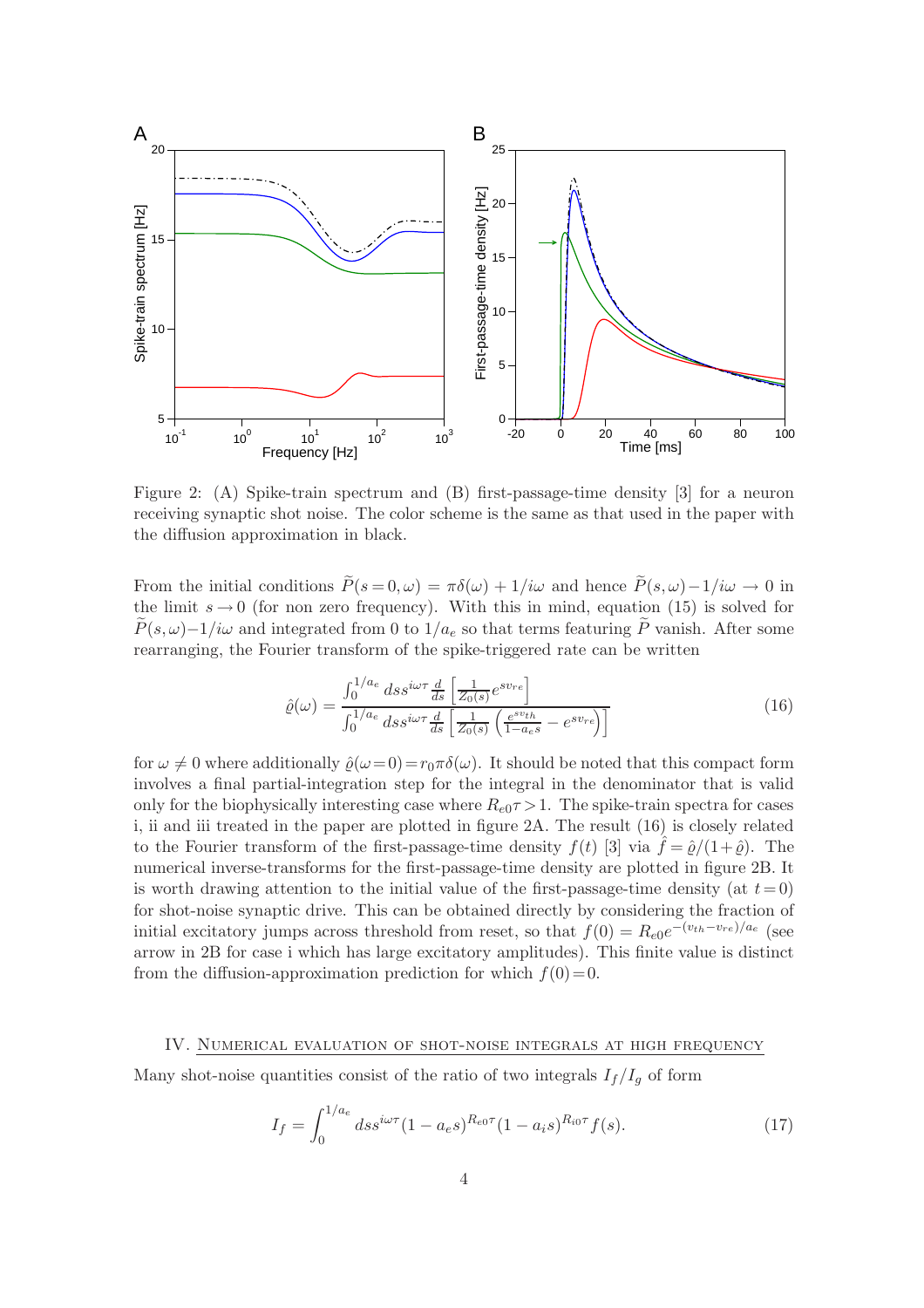The presynaptic rate  $R_{e0}\tau$  can be of-the-order-of 10<sup>2</sup> or higher for biophysically reasonable parameter ranges, concentrating the mass of the integrand near  $s = 0$ . However, when  $w\tau \gg 1$  the integrand becomes increasingly oscillatory as  $s \to 0$ . Together, these features make integrals of the form (17) rather awkward to evaluate numerically at high frequencies. One method is to identify the saddle point of the first three terms in the integrand (common to both  $I_f$  and  $I_g$ ), rotate the integration variable in the complex plane so that the numerical integration passes through this saddle point and include a divisive factor in the numerator and denominator integrals evaluated at the saddle point. To this end, the substitution  $s = \exp(-x)/a_e$  is made

$$
I_f = \frac{1}{a_e^{1+i\omega\tau}} \int_0^\infty dx e^{-x(1+i\omega\tau)} (1 - e^{-x})^{R_{e0}\tau} (1 - ae^{-x})^{R_{i0}\tau} f(e^{-x}/a_e)
$$
(18)

where  $a=a_i/a_e$ . The saddle point is found by extremizing  $\Psi(x)$  where

$$
\Psi(x) = x(1 + i\omega\tau) - R_{e0}\tau \log(1 - e^{-x}) - R_{i0}\tau \log(1 - ae^{-x}).
$$
\n(19)

which leads to a quadratic equation for  $e^x$ . The root  $x = z^* = |z|^* e^{i\theta^*}$  which has a negative imaginary part is chosen. It is convenient to introduce the rotation  $\phi^* = e^{i\theta^*}$  and continue the integral into the complex plane  $x \to r\phi^*$  so that the ratio of integrals becomes

$$
\frac{I_f}{I_g} = \frac{\int_0^\infty dr e^{-\Delta\Psi(r)} f\left(e^{-r\phi^*/a_e}\right)}{\int_0^\infty dr e^{-\Delta\Psi(r)} g\left(e^{-r\phi^*/a_e}\right)}\tag{20}
$$

where  $\Delta\Psi(r) = \Psi(r\phi^*) - \Psi(z^*)$ . Integrals of the form  $\int_0^\infty dr e^{-\Delta\Psi(r)} f\left(e^{-r\phi^*/a_e}\right)$  can be comfortably evaluated numerically up to frequencies of at least  $10^6$ Hz.

## V. Diffusion approximation solved using Laplace transforms

The firing-rate response to modulated current  $[4]$  and variance  $[4, 5]$ , as well as the spiketrain spectrum [6] have been derived previously for the diffusion approximation in terms of hypergeometric functions. To provide convenient integral representations of these results the method of bilateral Laplace transforms is also applied to the diffusion approximation. For this case the voltage dynamics and flux equations are

$$
\tau \frac{dv}{dt} = \mu - v + \sigma \sqrt{2\tau} \xi(t) \quad \text{and} \quad \tau J = (\mu - v)P - \sigma^2 \frac{dP}{dv} \tag{21}
$$

with the continuity equation  $\partial_t P + \partial_v J = r(t) (\delta(v-v_{re}) - \delta(v-v_{th}))$  identical to the shotnoise case. In the steady state a bilateral Laplace transform of the flux and continuity equations yields the following for the transformed density  $P_0$ 

$$
\frac{d\widetilde{P}_0}{ds} = \left(\mu_0 + s\sigma_0^2\right)\widetilde{P}_0 - \frac{\tau r_0}{s}\left(e^{sv_{th}} - e^{sv_{re}}\right). \tag{22}
$$

This can be solved for  $P_0$  and integrated between from  $s \to \infty$  to yield

$$
\widetilde{P}_0 = \tau r_0 e^{\mu_0 s + \sigma_0^2 s^2/2} \int_s^\infty \frac{dx}{x} e^{-\mu_0 x - \sigma_0^2 x^2/2} \left( e^{x v_{th}} - e^{x v_{re}} \right) \tag{23}
$$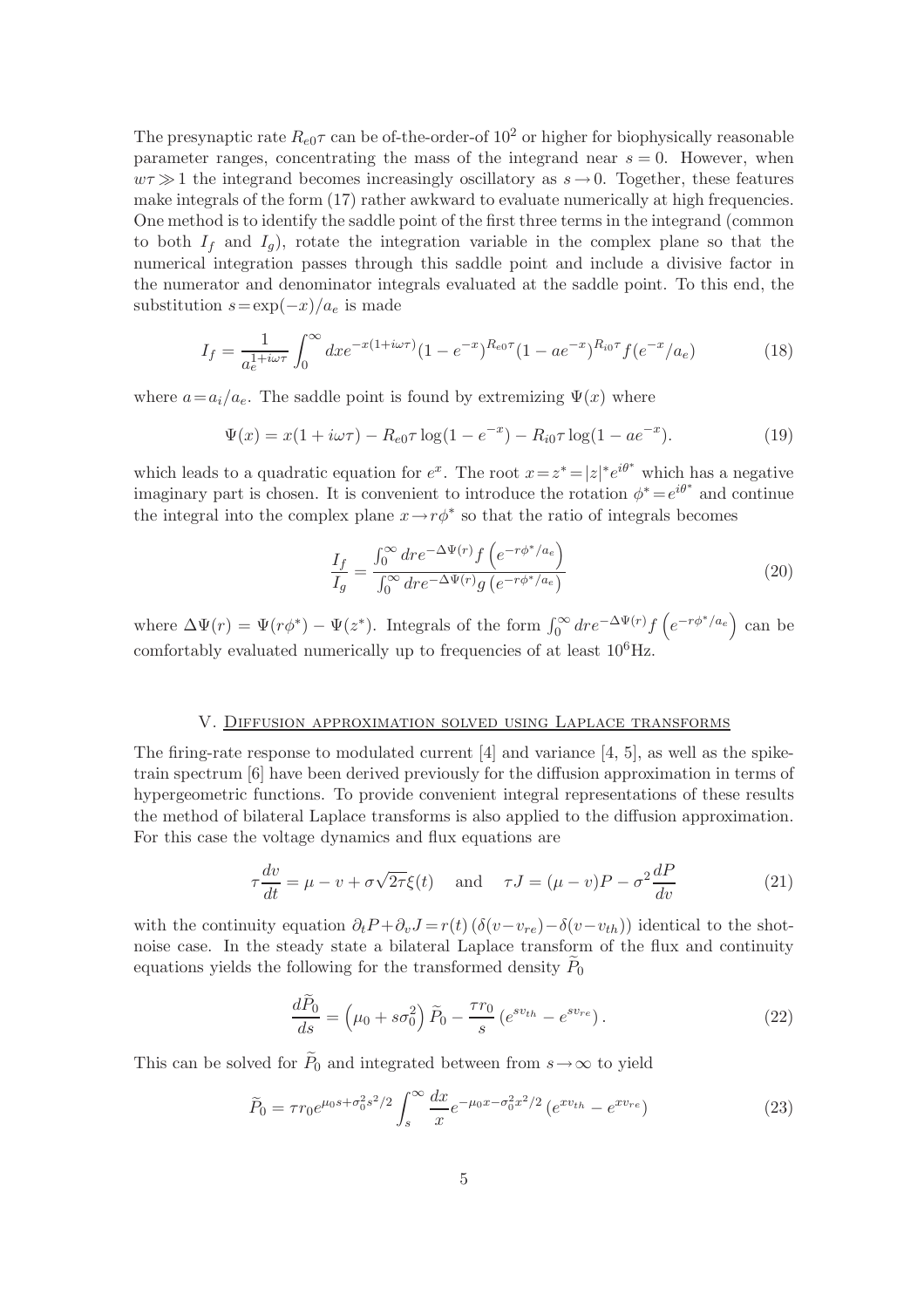which for  $s = 0$  gives the steady state rate as

$$
\frac{1}{r_0 \tau} = \int_0^\infty \frac{dy}{y} e^{-y^2/2} \left( e^{yy_{th}} - e^{yy_{re}} \right) \tag{24}
$$

where  $y_{th} = (v_{th}-\mu_0)/\sigma_0$  and analogously for  $y_{re}$  in agreement with reference [4]. The spiketrain spectrum and Fourier-transform of the first-passage-time density can be derived using exactly the same method used for shot noise (see above). Defining an integral

$$
A_{th} = \int_0^\infty dy y^{i\omega \tau} \frac{d}{dy} \left( e^{-y^2/2} e^{yy_{th}} \right) \tag{25}
$$

and similarly for the reset  $v_{re}$  the Fourier transforms of the spike-triggered rate  $\hat{\rho}$  (required for the spike-train spectrum defined in Eq. 13) and the first-passage-time density can be expressed simply as

$$
\hat{\varrho} = A_{re} / (A_{th} - A_{re}) \quad \text{and} \quad \hat{f} = A_{re} / A_{th} \tag{26}
$$

which are integral representations of the results derived previously in terms of Cylinder functions [6].

Firing-rate response for the diffusion approximation. The firing-rate response to modulated current  $\mu = \mu_0 + \mu_1 e^{i\omega\tau}$  or variance  $\sigma^2 = \sigma_0^2 + \sigma_1^2 e^{i\omega\tau}$  can also be derived straightforwardly using Laplace transforms. The modulated flux is either

$$
\tau J_1 = P_1(\mu_0 - v) - \sigma_0^2 \frac{dP_1}{dv} + P_0 \mu_1 \quad \text{or} \quad \tau J_1 = P_1(\mu_0 - v) - \sigma_0^2 \frac{dP_1}{dv} - \sigma_1^2 \frac{dP_0}{dv} \tag{27}
$$

for these two cases, respectively. Laplace transforming either of these equations and combining it with the transformed modulated continuity equation, and solving in the same way as for the shot-noise case allows the modulations to be expressed in terms of ratios of integrals of the form

$$
B_m = \int_0^\infty \frac{dy}{y} y^{m+i\omega\tau} e^{-y^2/2} \left( e^{yy_{th}} - e^{yy_{re}} \right) \tag{28}
$$

so that the rate response for current  $r_{\mu}$  and variance can be written  $r_{\sigma^2}$ 

$$
r_{\mu} = \frac{r_0}{1 + i\omega\tau} \frac{\mu_1}{\sigma_0} \frac{B_1}{B_0} \quad \text{and} \quad r_{\sigma^2} = \frac{r_0}{2 + i\omega\tau} \frac{\sigma_1^2}{\sigma_0^2} \frac{B_2}{B_0}
$$
(29)

which are integral representations of results derived previously in terms of hypergeometric functions [4, 5], though see the equation set A.19 of reference [4] for related integral representations. To compare with the shot-noise case the modulation of a presynaptic excitatory or inhibitory rate  $R_{\kappa 1}$  (with  $\kappa = e, i$ ) is given by  $r_{\kappa} = r_{\mu} + r_{\sigma^2}$  with  $\mu_1 = R_{\kappa 1} \tau a_{\kappa}$ and  $\sigma_1^2 = R_{\kappa 1} \tau a_{\kappa}^2$ .

Numerical evaluation of diffusion integrals at high frequencies. For diffusion-approximation quantities, ratios of integrals  $I_f/I_q$  of form

$$
I_f = \int_0^\infty dy y^{i\omega \tau} e^{-y^2/2} f(y) = (\omega \tau)^{\frac{1+i\omega \tau}{2}} \int_0^\infty dx e^{-\omega \tau (x^2/2 - i \log(x))} f(x\sqrt{\omega \tau}) \tag{30}
$$

need to be evaluated. Extremizing the argument of the exponential  $\Psi = \omega \tau (\frac{x^2}{2} - i \log(x))$ in the second form of the integral gives the saddle point at  $z^* = (1+i)/\sqrt{2}$ . Like for the